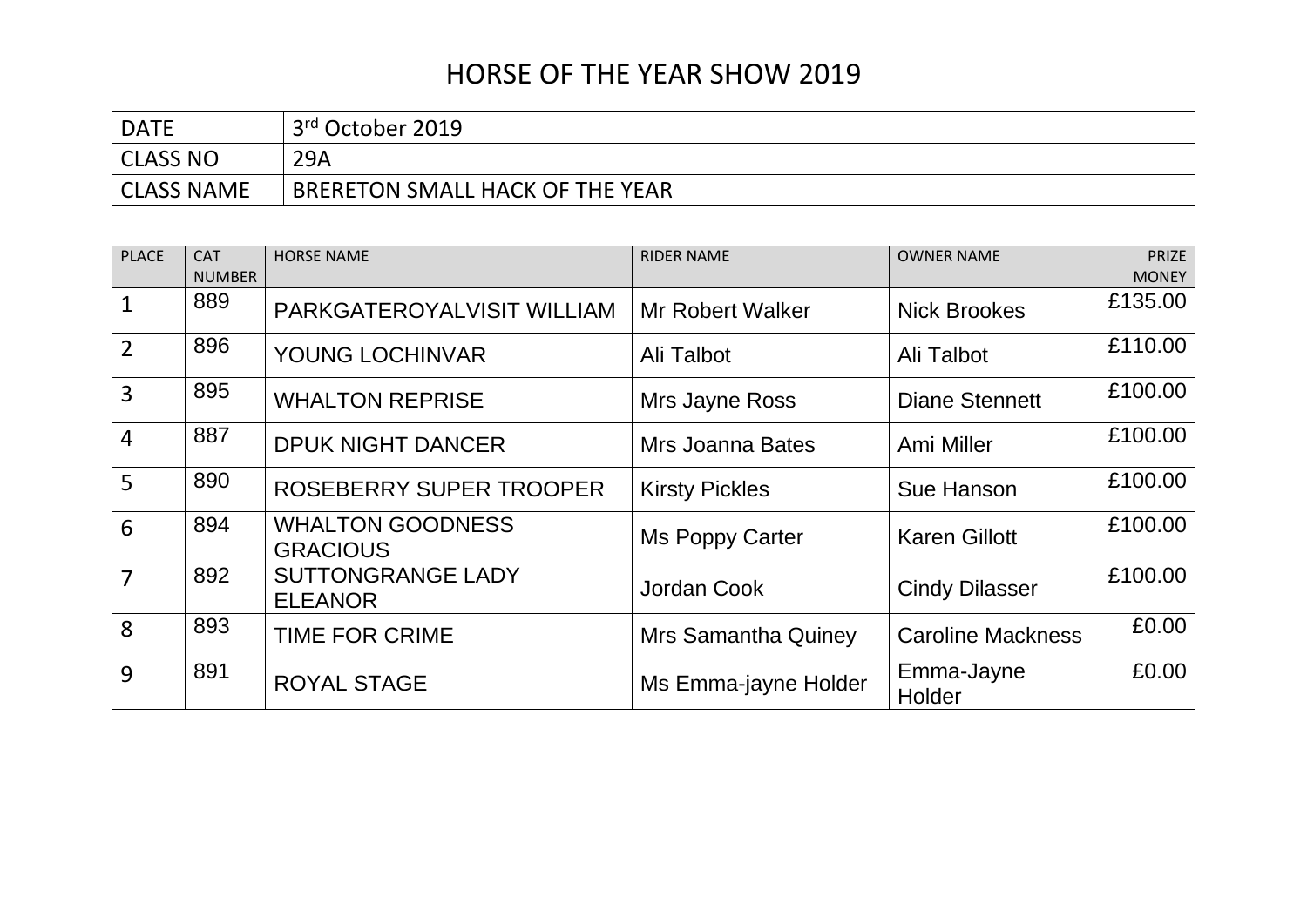## HORSE OF THE YEAR SHOW 2019

| <b>DATE</b> | 3 <sup>rd</sup> October 2019               |
|-------------|--------------------------------------------|
| CLASS NO    | 29B                                        |
| CLASS NAME  | DAVID STENNETT LTD. LARGE HACK OF THE YEAR |

| <b>PLACE</b>   | <b>CAT</b><br><b>NUMBER</b> | <b>HORSE NAME</b>           | <b>RIDER NAME</b>      | <b>OWNER NAME</b>          | <b>PRIZE</b><br><b>MONEY</b> |
|----------------|-----------------------------|-----------------------------|------------------------|----------------------------|------------------------------|
|                | 901                         | <b>FORGELAND HYDEPARK</b>   | Mrs Jayne Ross         | Miranda Wallace            | £135.00                      |
| $\overline{2}$ | 526                         | <b>GRANDEUR</b>             | Mrs Joanna Bates       | <b>Yvonne Jacques</b>      | £110.00                      |
| $\overline{3}$ | 897                         | <b>ABSOLUTELY LOVELY</b>    | <b>Ms Alice Barnes</b> | Laura Nicholson            | £100.00                      |
| $\overline{4}$ | 910                         | <b>SAATCHI</b>              | Ms Kimberley Wright    | <b>Kimberley Wright</b>    | £100.00                      |
| 5              | 909                         | <b>RUMOUR HAS IT II</b>     | <b>Ms Elliee Stunt</b> | Monika Jansons             | £100.00                      |
| 6              | 907                         | <b>MOUNTSTEPHEN SHOWMAN</b> | Mrs Jayne Ross         | James Woodington           | £100.00                      |
| $\overline{7}$ | 906                         | <b>MIMENTO</b>              | Sophie Curry           | Sophie Curry               | £100.00                      |
| 8              | 900                         | <b>CHIDDOCK BIG TIME</b>    | <b>Kirstie Harris</b>  | <b>Kirstie Harris</b>      | £0.00                        |
| 9              | 905                         | <b>LINGSWOOD LAD</b>        | Ms Angharad Ellis Owen | <b>Angharad Ellis Owen</b> | £0.00                        |